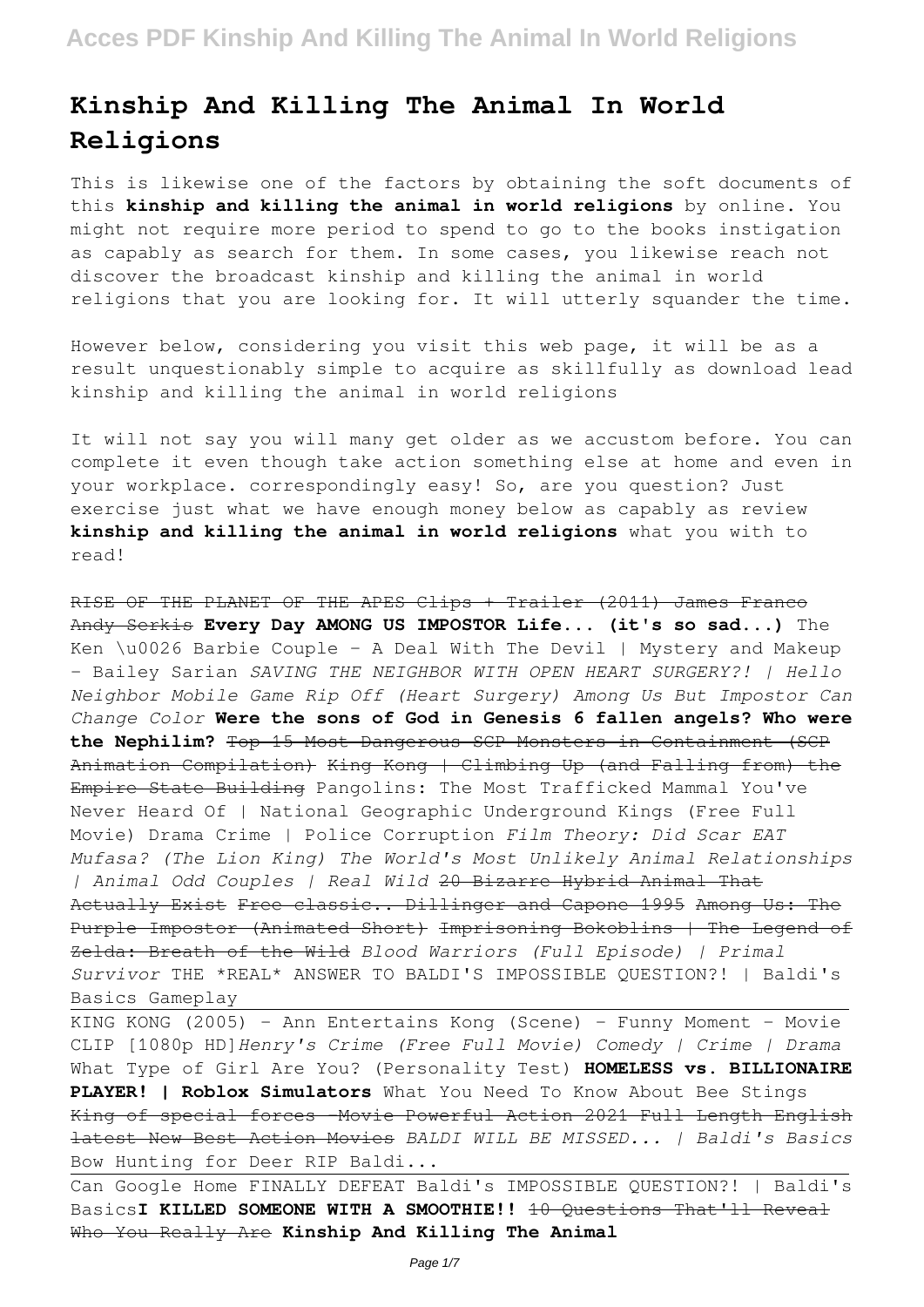This second book in the Kinship ... kill wildlife—particularly wolves—in states such as Idaho. The author provides extra color by taking the reader through the various perspectives of all the ...

#### **The Trap**

We form a kinship with them, which allows us to team up to perform powerful attacks with entertaining, often over-the-top animations. Sure, we still kill our ... and animals while roaming the ...

### **Monster Hunter Stories 2: Wings Of Ruin Is A Kinder, Gentler Monster Hunt**

Mr Hunter explained he felt kinship with the dog ... Doomsday mom Lori Vallow now suspected of plot to kill ex-husband as well of killing her children Smallville star Allison Mack says Nxivm ...

## **Police detective who lost a leg adopts a dog with prosthetics: 'She's the one taking care of me'**

To become civilized, one must move away from killing and eating animals and towards cultivating ... by postulating her own questions dealing with human blindness to our animal kinship or pedagogy (78) ...

#### **Samantha Noll**

Monotheistic Roots of Nationalism - Sociologists and social psychologists have demonstrated that among a group with internal conflicts ...

#### **The Monotheistic Roots of Nationalism**

Clutton-Brock, Emeritus Prince Philip Professor of Ecology and Evolutionary Biology in Cambridge's Department of Zoology, is fascinated by how animal societies ... to identify kinship and breeding ...

### **Hard-boiled eggs and cooperation: How researchers monitor meerkats in the Kalahari**

Killing animals for food is inherently wrong. It involves taking the life of a sentient being to satisfy our needs. Cain knew this. He believed there was a strong kinship between man and the animals.

#### **Covenant & Conversation for Tsav**

The new Complete for Cats DNA test furthers Kinship's mission to help ... As the world's largest no-kill rescue and adoption organization, we understand that a rescue isn't complete until each animal ...

### **WISDOM PANEL™ Complete for Cats DNA Test Launches, Brand Donates \$30,000 to North Shore Animal League America**

While official Washington set about preening over yet another progressive political victory in ending the war in the Middle East, Iraqi society rapidly became (to borrow a phrase) "a colder and more ...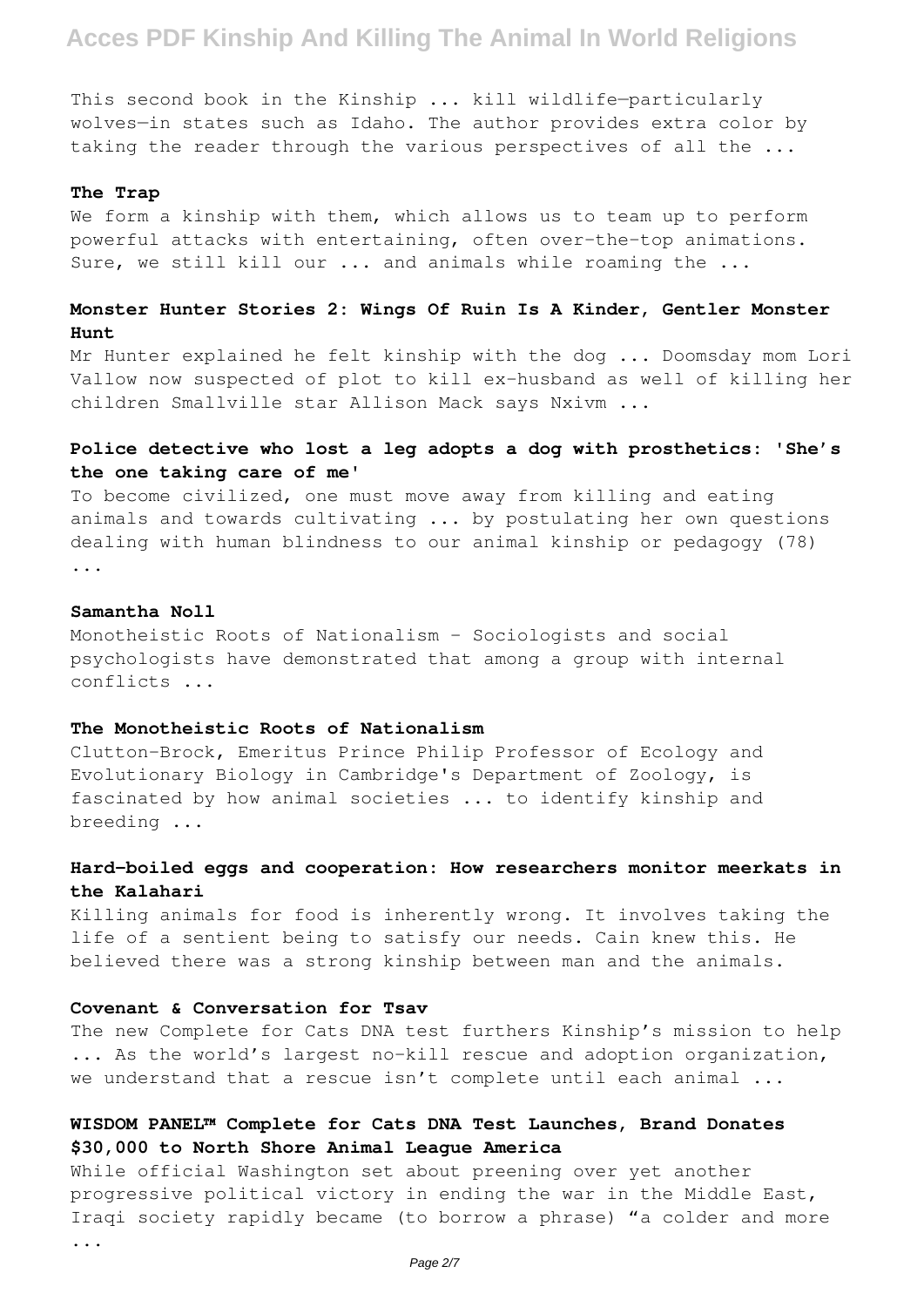#### **The Iraqi Spies Who Helped Defeat ISIS**

A program that places captive-born pups into wild dens is helping North America's rarest wolf subspecies reclaim its native territory in the Southwest.

#### **The return of the endangered Mexican wolf**

It showed the ways in which LRA violence became inhuman in the eyes of modernity; how rebels transcended human-animal binaries through life in ... to as the "return" or "reintegration." From kinship ...

#### **Against Humanity: Lessons from the Lord's Resistance Army**

Animals sniff, sneak ... showing all creatures' kinship. A perfect book for little ones. Colours suffuse Brittany Luby's "Mii maanda ezhigkendmaanh / This is How I Know" (Groundwood ...

#### **9 summer reads for the young people in your life**

With this new product launch, the Wisdom Panel™ Brand is celebrating Adopt a Shelter Cat Month with a \$30,000 donation to North Shore Animal League America, the world's largest, no-kill rescue and ...

### **WISDOM PANEL™ Complete for Cats DNA Test Launches, Brand Donates \$30,000 to North Shore Animal League America**

With this new product launch, the Wisdom Panel™ Brand is celebrating Adopt a Shelter Cat Month with a \$30,000 donation to North Shore Animal League America, the world's largest, no-kill rescue ...

### **WISDOM PANEL™ Complete for Cats DNA Test Launches, Brand Donates \$30,000 to North Shore Animal League America**

Sustainable Investing Advisor Insights Personal Finance Market Volatility Retirement Planning Start Investing Save for College See All ...

Through close readings of Jewish, Christian, Islamic, and Buddhist texts, Katherine Wills Perlo proves that our relationship with animals shapes religious doctrine, particularly through the tension between animal exploitation and the bonds of kinship. She pinpoints four different strategies for coping with this conflict. The first is aggression, in which a divinely conferred superiority or karma justifies animal usage. The second is evasion, which emphasizes benevolent aspects of the human-animal relationship within the exploitative structure, such as the image of Jesus as a "good shepherd." The third is defense, which acknowledges the problematic nature of killing, leading many religions to adopt a propitiation mechanism, such as apologizing for sacrifice. And the fourth is effective-defensive, which recognizes animal abuse as inherently unethical. As humans feel more empathy toward animals, Perlo finds that adherents revise their interpretations of religious texts.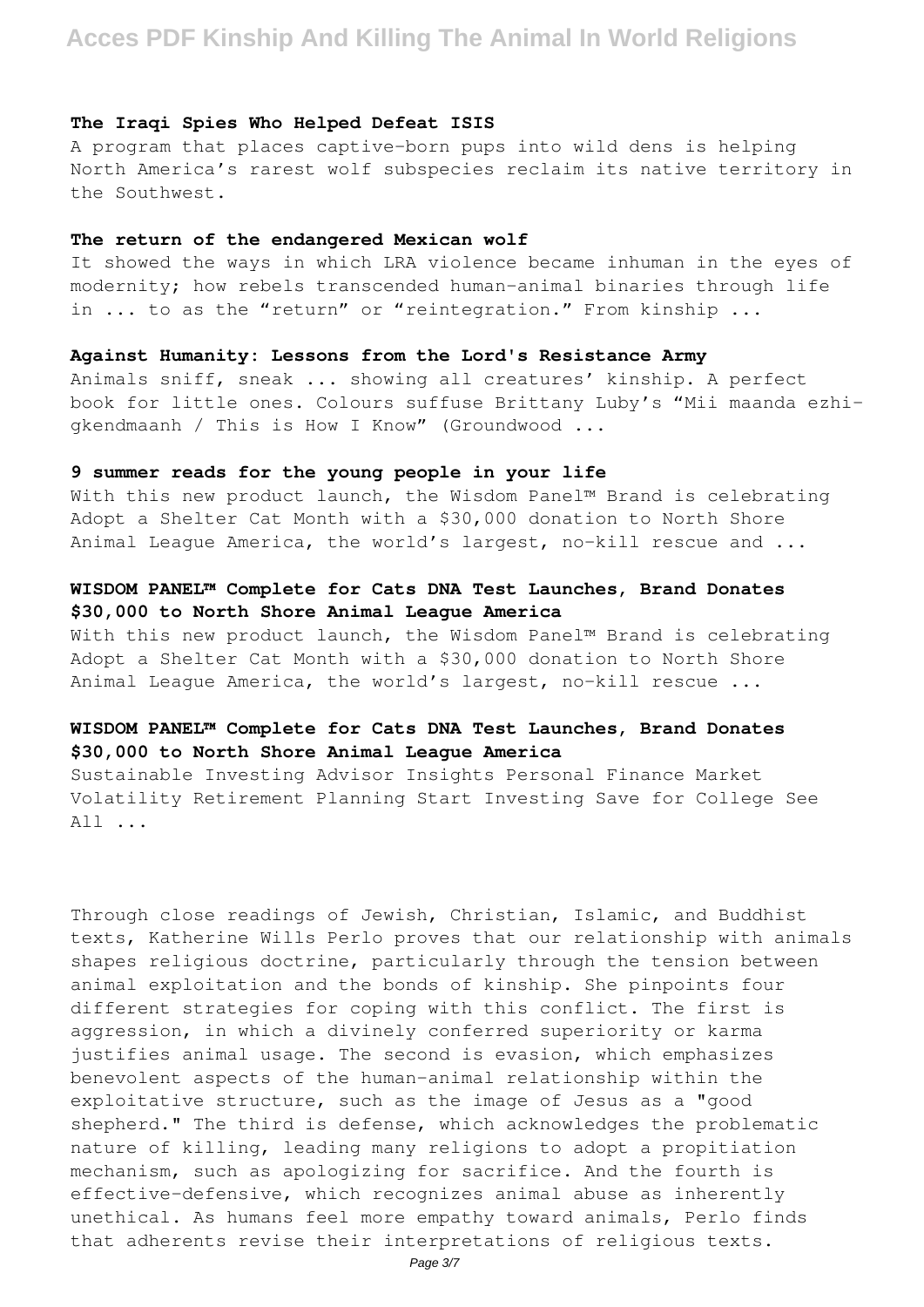Preexisting ontologies, such as Christianity's changing God or Buddhism's principle of impermanence, along with advances in farming practices and technology, also encourage changes in treatment. As cultures begin to appreciate the different types of perception and consciousness experienced by nonhumans, definitions of reality become complicated and humans lean more toward unitary accounts of shared existence. These evolving attitudes exert a crucial influence on religious thought, Perlo argues, moving humans ever closer to a nonspeciesist world.

Philosophy reads humanity against animality, arguing that "man" is man because he is separate from beast. Deftly challenging this position, Kelly Oliver proves that, in fact, it is the animal that teaches us to be human. Through their sex, their habits, and our perception of their purpose, animals show us how not to be them. This kinship plays out in a number of ways. We sacrifice animals to establish human kinship, but without the animal, the bonds of "brotherhood" fall apart. Either kinship with animals is possible or kinship with humans is impossible. Philosophy holds that humans and animals are distinct, but in defending this position, the discipline depends on a discourse that relies on the animal for its very definition of the human. Through these and other examples, Oliver does more than just establish an animal ethics. She transforms ethics by showing how its very origin is dependent upon the animal. Examining for the first time the treatment of the animal in the work of Heidegger, Merleau-Ponty, Derrida, Agamben, Freud, Lacan, and Kristeva, among others, Animal Lessons argues that the animal bites back, thereby reopening the question of the animal for philosophy.

"If the animals knew about this book they would, without doubt, confer on Wayne Pacelle, their highest honor." —Jane Goodall "The Bond is the best overall book on animals I have ever read. Brilliant and moving." —John Mackey, CEO and Co-founder of Whole Foods Market "The Bond is at once heart-breaking and heart-warming. No animal escapes Wayne Pacelle's attention; nor should his book escape any human animal's attention." —Alexandra Horowitz, New York Times Bestselling Author of Inside of a Dog The president and CEO of the Humane Society of the United States, the world's largest animal protection organization, Wayne Pacelle brings us The Bond, a heartfelt, eye-opening exploration of the special bond between animals and humans. With the poignant insight of Animals Make Us Human and the shocking reality of Fast Food Nation—filled with history, valuable insights, and fascinating stories of the author's experience in the field—The Bond is an important investigation into all the ways we can repair our broken bond with the animal kingdom and a thrilling chronicle of one man's extraordinary contribution to that effort.

A Communion of Subjects is the first comparative and interdisciplinary study of the conceptualization of animals in world religions. Scholars from a wide range of disciplines, including Thomas Berry (cultural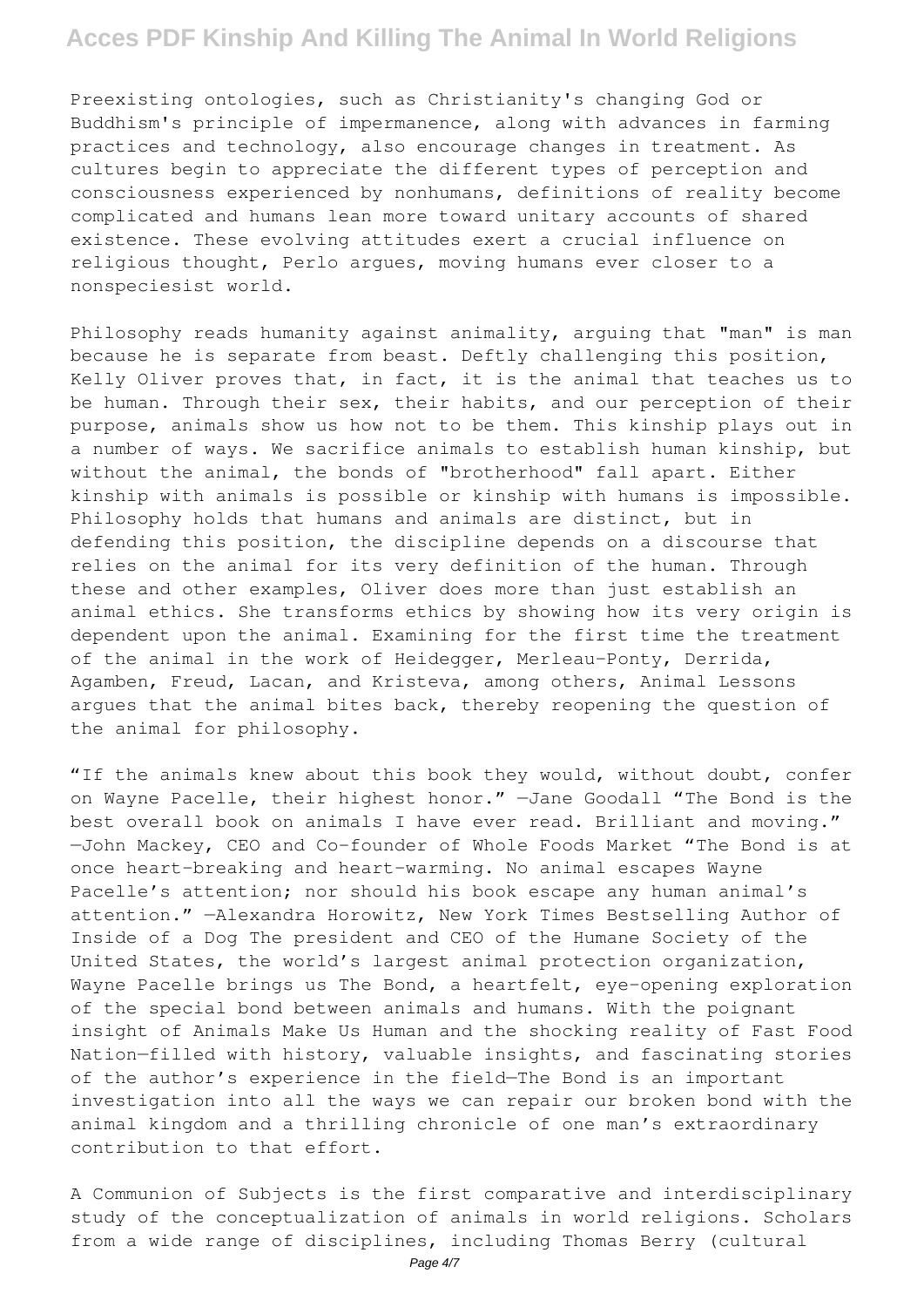history), Wendy Doniger (study of myth), Elizabeth Lawrence (veterinary medicine, ritual studies), Marc Bekoff (cognitive ethology), Marc Hauser (behavioral science), Steven Wise (animals and law), Peter Singer (animals and ethics), and Jane Goodall (primatology) consider how major religious traditions have incorporated animals into their belief systems, myths, rituals, and art. Their findings offer profound insights into the relationship between human beings and animals, and a deeper understanding of the social and ecological web in which we all live.

In Cognitive Kin, Moral Strangers?, Judith Benz-Schwarzburg investigates whether non-human animals share complex socio-cognitive abilities like culture, language and theory of mind with humans. She questions our supposedly human uniqueness and explores how cognitive kinship matters for animal ethics.

What does it mean to live and die in relation to other animals? Animal Intimacies posits this central question alongside the intimate—and intense—moments of care, kinship, violence, politics, indifference, and desire that occur between human and non-human animals. Built on extensive ethnographic fieldwork in the mountain villages of India's Central Himalayas, Radhika Govindrajan's book explores the number of ways that human and animal interact to cultivate relationships as interconnected, related beings. Whether it is through the study of the affect and ethics of ritual animal sacrifice, analysis of the rightwing political project of cow-protection, or examination of villagers' talk about bears who abduct women and have sex with them, Govindrajan illustrates that multispecies relatedness relies on both difference and ineffable affinity between animals. Animal Intimacies breaks substantial new ground in animal studies, and Govindrajan's detailed portrait of the social, political and religious life of the region will be of interest to cultural anthropologists and scholars of South Asia as well.

An elucidating collection of ten original essays, Making Animal Meaning reconceptualizes methods for researching animal histories and rethinks the contingency of the human-animal relationship. The vibrant and diverse field of animal studies is detailed in these interdisciplinary discussions, which include voices from a broad range of scholars and have an extensive chronological and geographical reach. These exciting discourses capture the most compelling theoretical underpinnings of animal significance while exploring meaning-making through the study of specific spaces, species, and human-animal relations. A deeply thoughtful collection — vital to understanding central questions of agency, kinship, and animal consumption — these essays tackle the history and philosophy of constructing animal meaning.

We are facing unprecedented environmental challenges, including global climate change, large-scale industrial development, rapidly increasing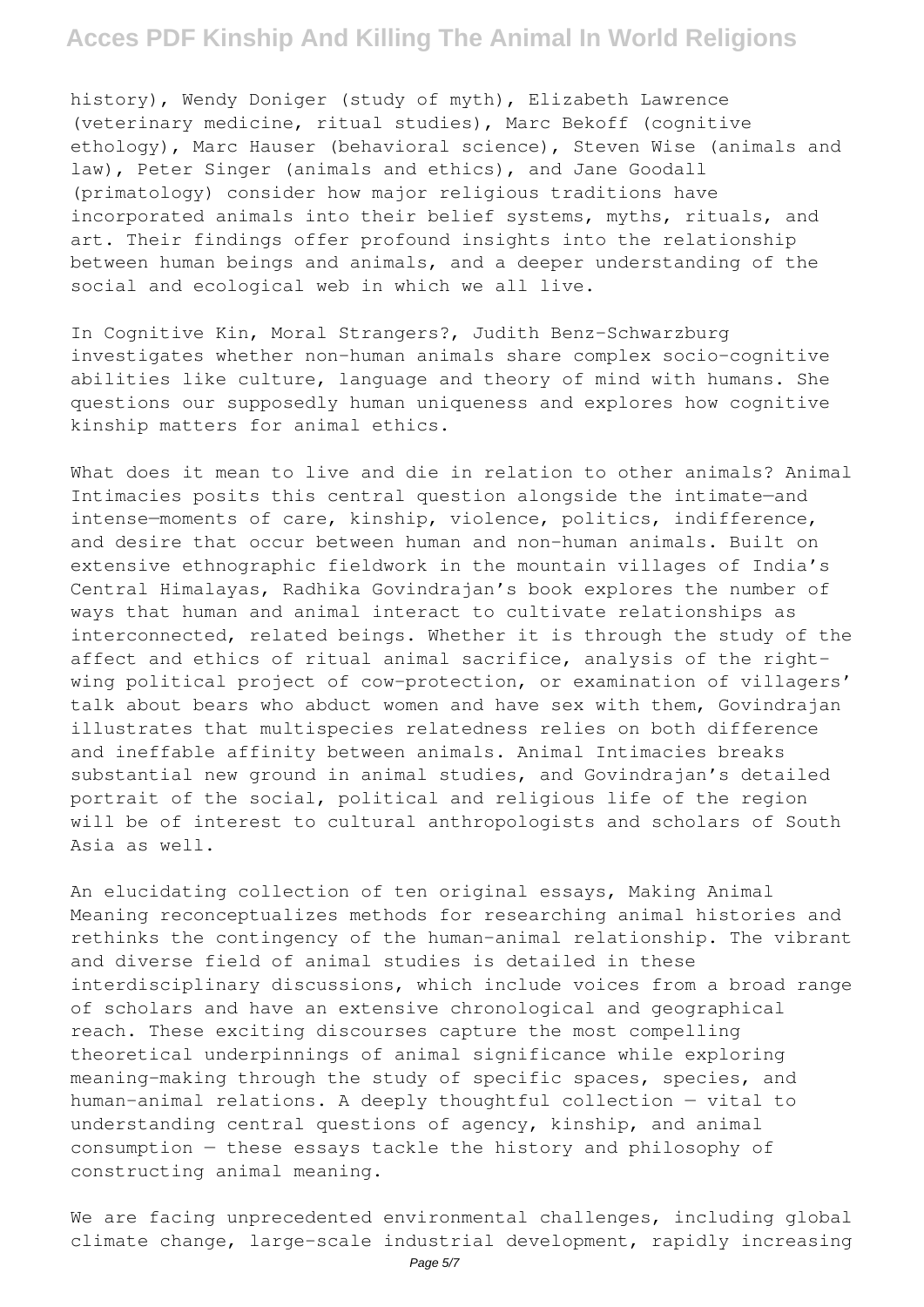species extinction, ocean acidification, and deforestation – challenges that require new vocabularies and new ways to express grief and sorrow over the disappearance, degradation, and loss of nature. Seeking to redress the silence around ecologically based anxiety in academic and public domains, and to extend the concepts of sadness, anger, and loss, Mourning Nature creates a lexicon for the recognition and expression of emotions related to environmental degradation. Exploring the ways in which grief is experienced in numerous contexts, this groundbreaking collection draws on classical, philosophical, artistic, and poetic elements to explain environmental melancholia. Understanding that it is not just how we mourn but what we mourn that defines us, the authors introduce new perspectives on conservation, sustainability, and our relationships with nature. An ecological elegy for a time of climatic and environmental upheaval, Mourning Nature challenges readers to turn devastating events into an opportunity for positive change. Contributors include Glenn Albrecht (Murdoch University, retired); Jessica Marion Barr (Trent University); Sebastian Braun (University of North Dakota); Ashlee Cunsolo (Labrador Institute of Memorial University); Amanda Di Battista (York University); Franklin Ginn (University of Edinburgh); Bernie Krause (soundscape ecologist, author, and independent scholar); Lisa Kretz (University of Evansville); Karen Landman (University of Guelph); Patrick Lane (Poet); Andrew Mark (independent scholar); Nancy Menning (Ithaca College); John Charles Ryan (University of New England); Catriona Sandilands (York University); and Helen Whale (independent scholar).

"This book is the first-ever comprehensive examination of views on animals in the history of Western philosophy, from the pre-Socratics to the postmoderns. As Gary Steiner points out, anthropocentrism has been the historically dominant view, based in part on a theocentric view which places the moral status of humans in a position superior to that of animals and inferior to that of a supreme being (or beings). Humans have seen themselves as unique in their capacity to achieve the status of "lords of nature"; they have therefore used animals as instruments to serve their needs. But Steiner also wants to show that throughout history there has been a smaller, less visible contingent of heterodox thinkers who have argued for the rights and status of animals. Their dissatisfaction with self-asserted human superiority and the resulting injustices that have been done to animals forms the basis for Steiner's reexamination of Western philosophy."--BOOK JACKET.

In Animals and the Limits of Postmodernism, Gary Steiner illuminates postmodernism's inability to produce viable ethical and political principles. Ethics requires notions of self, agency, and value that are not available to postmodernists. Thus, much of what is published under the rubric of postmodernist theory lacks a proper basis for a systematic engagement with ethics. Steiner demonstrates this through a provocative critique of postmodernist approaches to the moral status